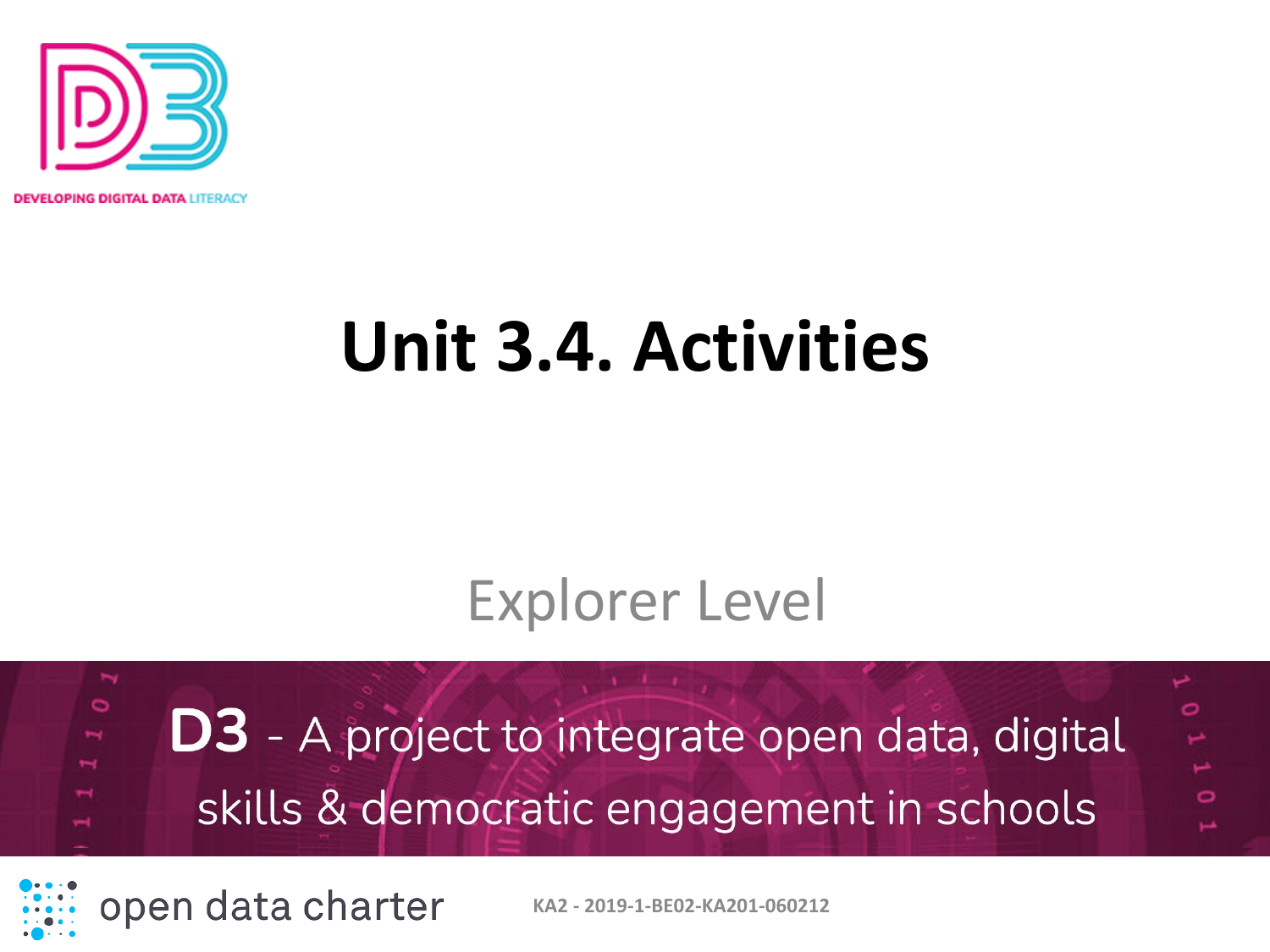

# **3.4.1. What are wikis?**

IN**G DIGITAL DATA** LITERACY

**Tools, data & Resources needed:**  Internet, Computer [Wikipedia](https://en.wikipedia.org/wiki/Main_Page)

**Time required:**  1h for introducing the topic and searching other examples 30 minutes for discussion

open data charter



Set a plan to discuss development of the community and the topic of interest



**KA2 - 2019-1-BE02-KA201-060212**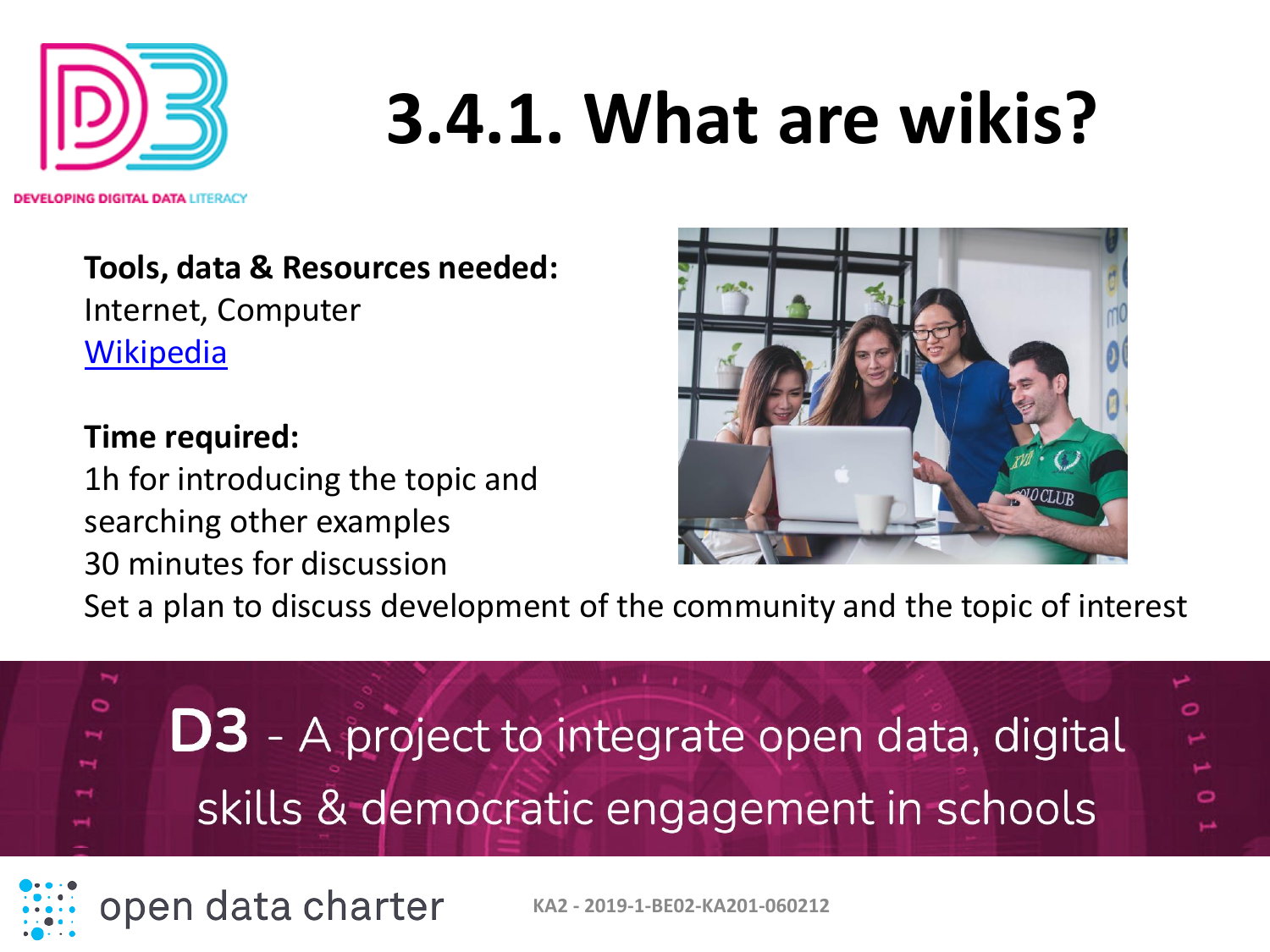

## **3.4.1. What are wikis?**

A wiki is a **collaborative platform** allowing users to modify contents and structures. This collaborative editing process makes it differ from other websites and be comparable to a community of practice, thus including three main features:

- The **domain**: deriving from a shared interest;
- The **community**: members interact through activities, discussions, sharing information and supporting each other;

• The **practice**: a community of practice is made of practitioners, interacting through different resources.

A well-known example of Wiki is [Wikipedia.](https://en.wikipedia.org/wiki/Main_Page)

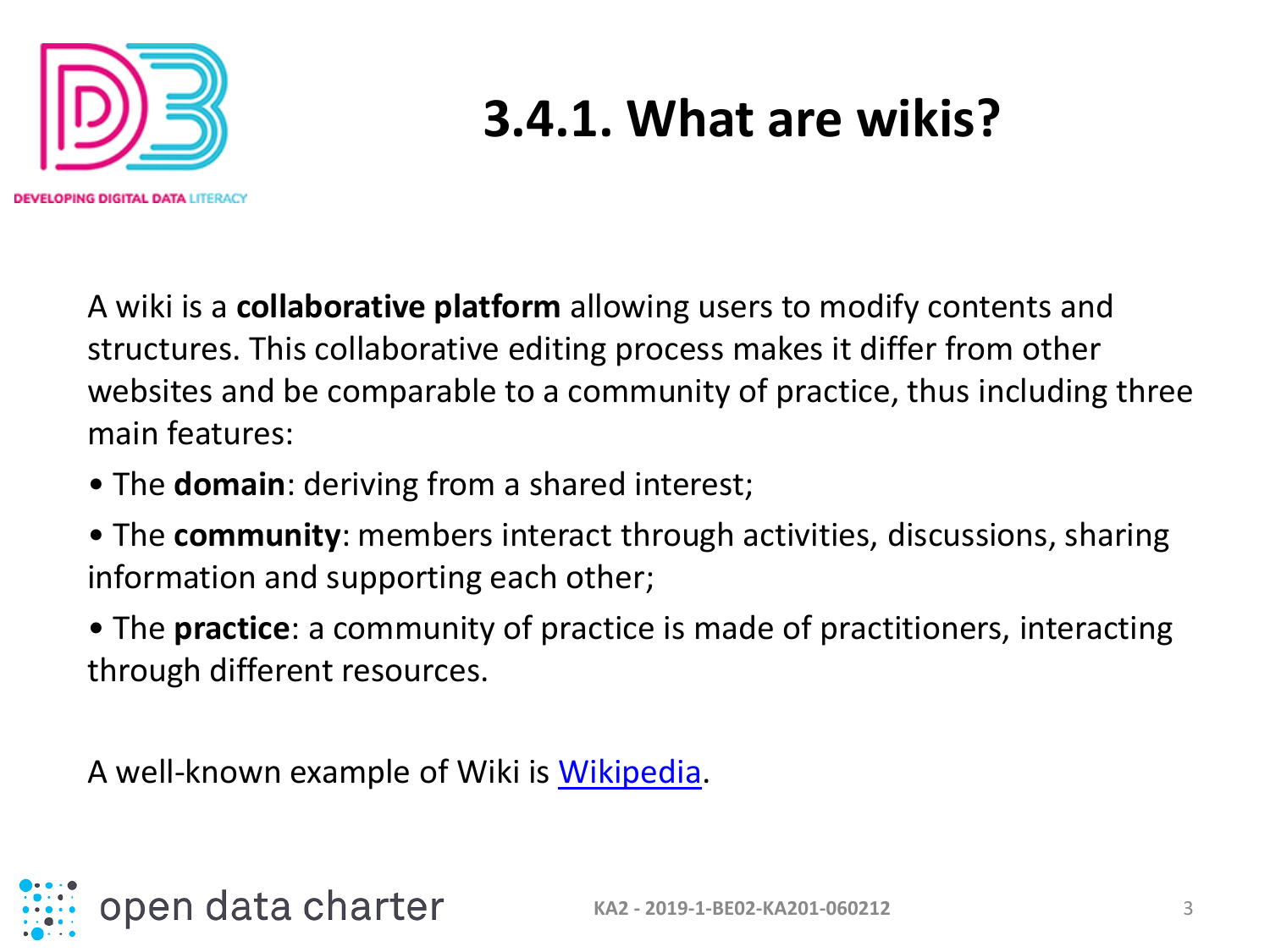

**ING DIGITAL DATA LITERACY** 

**3.4.1. What are wikis?** 

#### **Can you find other examples of a community of practice?**  Why is/isn't the example a community of practice? How would you organise yours?



**Why don't you try this activity with your students?**

1. Identify a topic

2. Create opportunities to include discussions and research with colleagues and external actors

3. Establish a plan for activities and events to allow members to meet, reflect, grow.

4. Monitor the development of your community of practice: which results have you obtained after one month? Which difficulties did you encounter?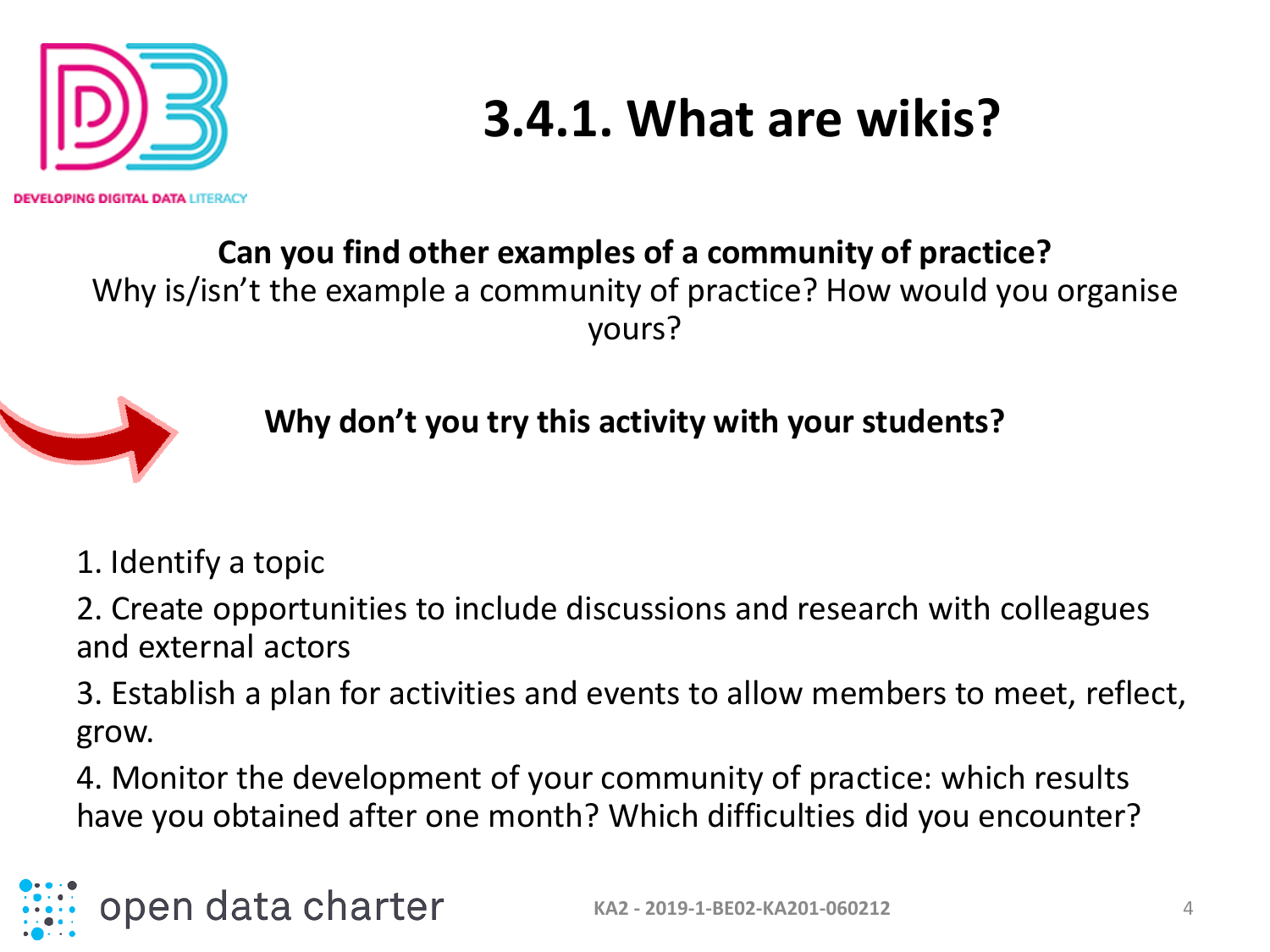

## **3.4.2. Getting started with cloud systems**

IN**G DIGITAL DATA** LITERACY

**Tools, data & Resources needed:**  Internet, Computer / mobile phones, Google account [Google Apps for Education](https://edu.google.com/intl/en_uk/)

**Time required:** 1h



open data charter

**KA2 - 2019-1-BE02-KA201-060212**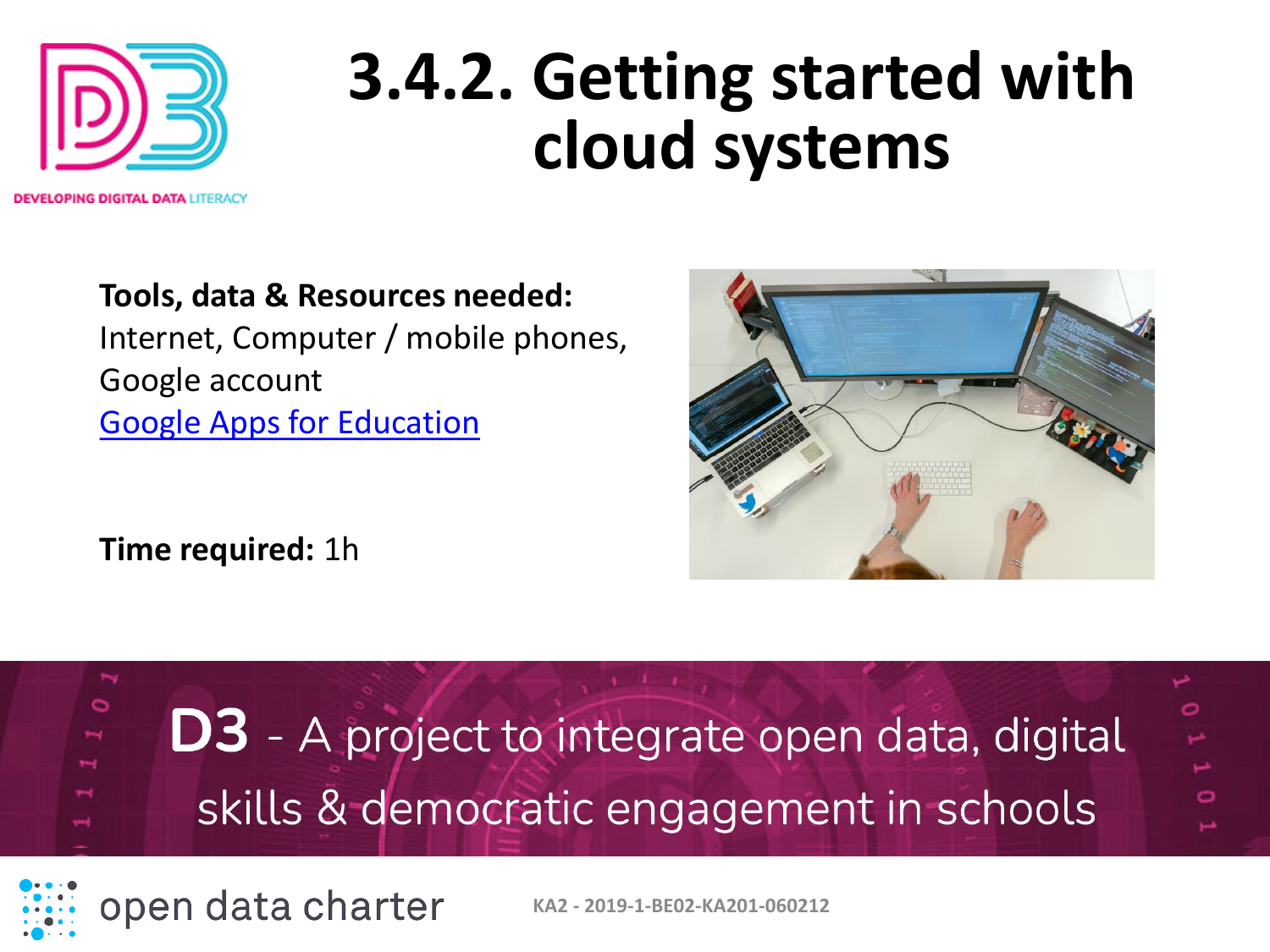

## **3.4.2. Getting started with cloud systems**

Cloud-based storage solutions offer the opportunity to access your files from different devices, collaborate with on their editing, sharing your resources while having a remote location for their backup.

[Google Apps for Education a](https://edu.google.com/intl/en_uk/)llow the entire school community to exchange advice, learning materials and monitor students' progress in one place. The platform also helps students understand the meaning of digital citizenship, creating a community.